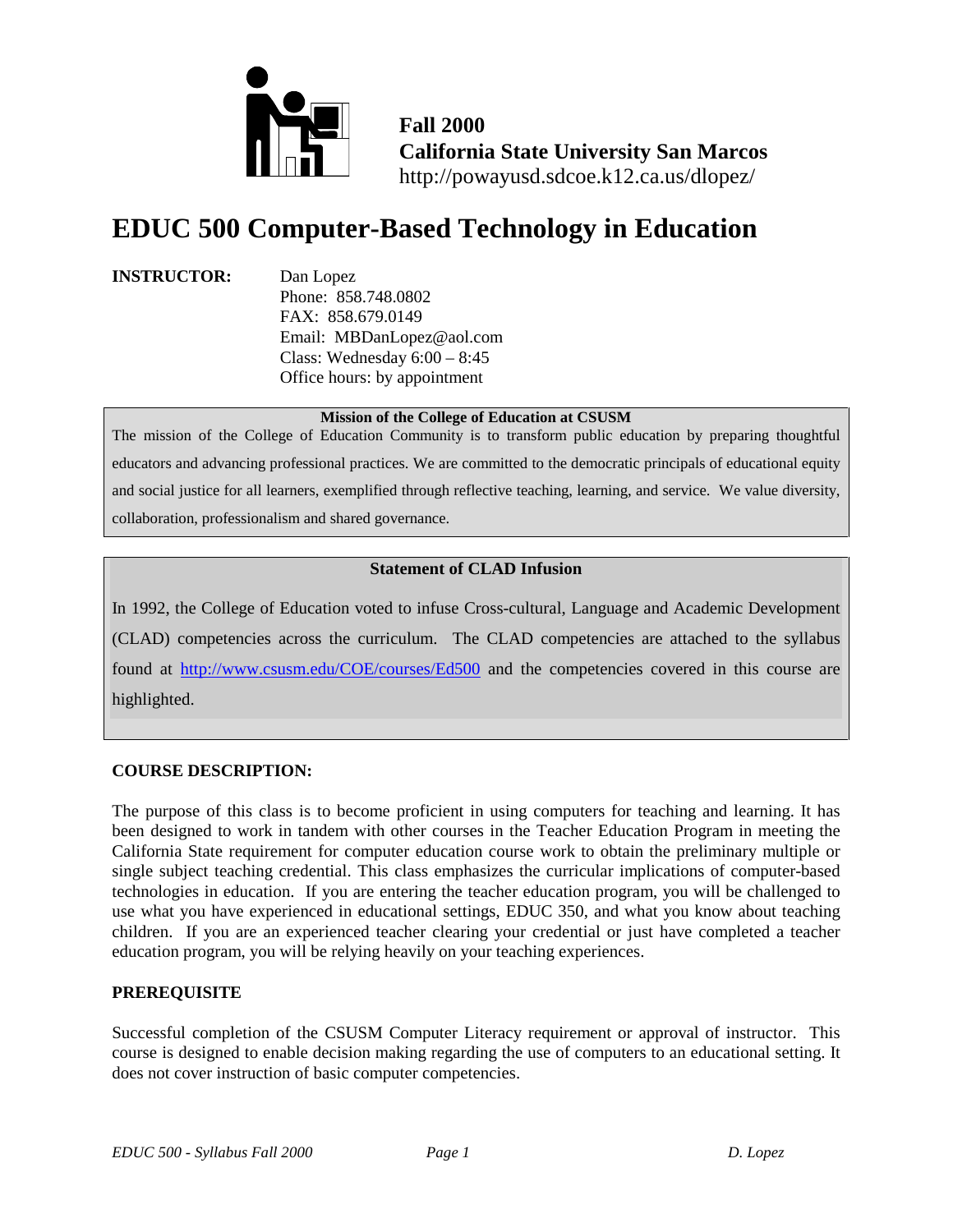

This class will help you to

- gain proficiency in the use of computers
- make informed and critically reflective decisions regarding the choice, use and creation of educational technology applications

The following required competencies for all California teachers have been established by the legislation. Commencing January 1, 2000, the minimum requirements for the preliminary multiple or single subject credential include demonstration of the ability to do the following:

(1) Identify issues involved in the access to, use of, and control of computer-based technologies, including, but not limited to:

(A) The impact of technology upon the learning process.

(B) The moral, legal, and ethical implications, including copyright infringement.

(C) The economic and social implications of that access, use, and control, including the need to provide equitable access to technology.

(2) Demonstrate, within appropriate subject areas and grade levels, the application and use of computerbased technology as a tool to enhance the development of problem solving skills, critical thinking skills, or creative processes through course-based projects and demonstration lessons, including knowledge of basic operations, terminology, and capabilities of computer-based technology and the use of computer hardware, software, and system components for their various functions.

(3) Appropriate to the subject area and grade level, demonstrate a basic understanding of and an ability to use representative programs from each of the following categories:

(A) Computer applications and electronic tools, such as work processing, data bases, graphics, spreadsheets, telecommunications, including e-mail, portfolio management, page-layout, networking, reference, and authoring software.

(B) Technology-based activities, such as simulations, demonstrations, tutorials, drill and practice, and interactive software.

(C) Utility programs for classroom administration, such as those for recordkeeping, gradebook, lesson planning, generating instructional materials, and managing instruction.

# **REQUIRED TEXT AND MATERIALS**

- Sharp, Vicki. (1999). Computer Education for Teachers. Boston: McGraw-Hill.
- EDUC 500 Customized Reader, includes articles and handouts. Available in the campus bookstore.
- Five Disks 1.40 MB Double Sided / High Density
- Optional SuperDisk or Zip disk for heavier duty storage of Multi-media "stacks"
- Pay-for-print-card Can be obtained at CSUSM library or in ACD 202.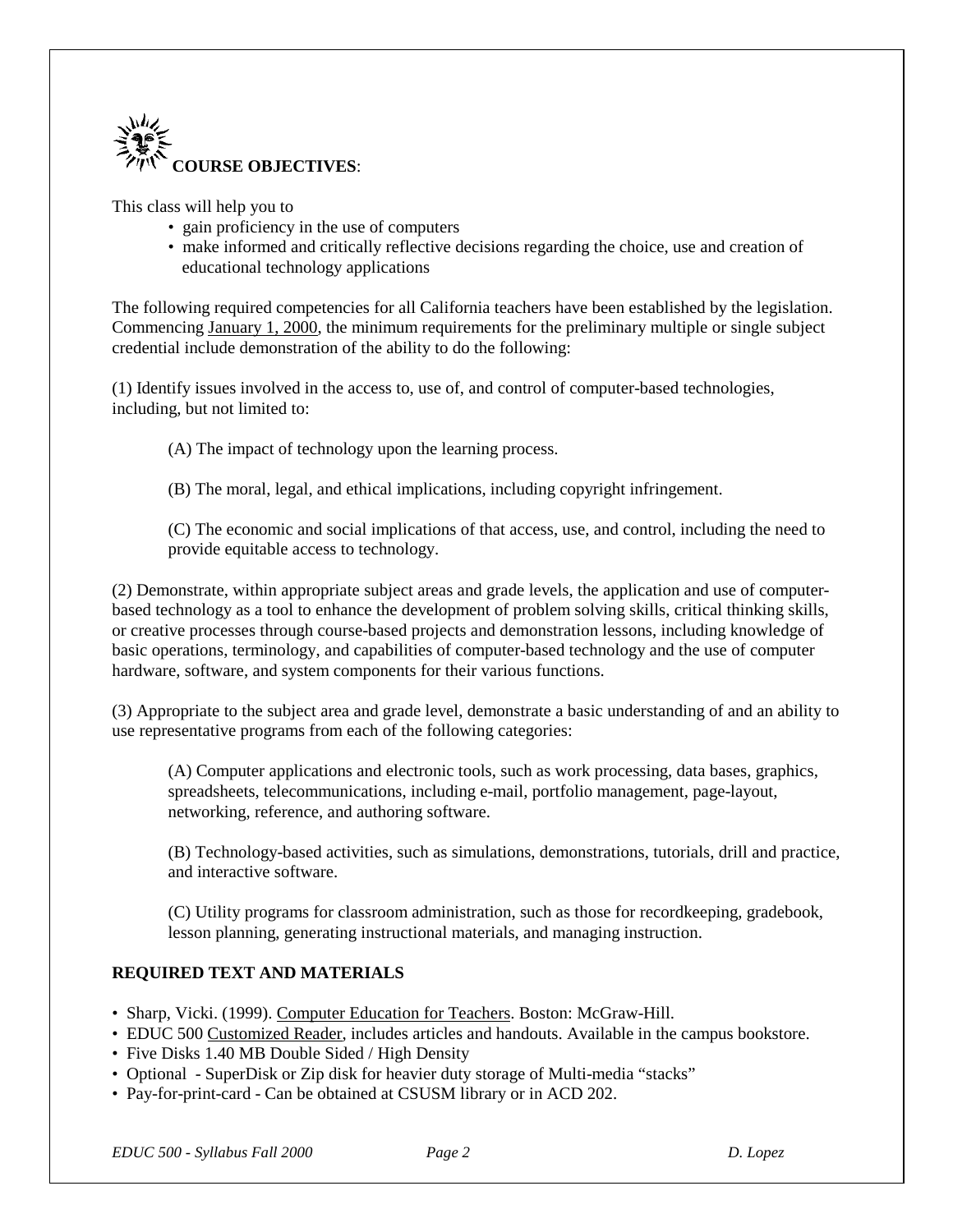#### **RECOMMENDED**

- Desberg, P. and Fisher. F. (1997) Teaching With Technology. Boston: Allyn and Bacon.
- Bowers, C.A. 1988. *The Cultural Dimensions of Educational Computing*. Teachers College: New York, NY.
- Cummins, Jim & Sayers, Dennis. 1995 *Brave New Schools: Challenging cultural literacy through global learning networks*. St. Martin's Press: NY.
- **Lynch, George and Helen. (1996). ClarisWorks Step-By-Step. Gilroy: Computer Literacy Press.**

# **ADMINISTRATIVE REQUIREMENTS OF STUDENTS**

This class will utilize distributed learning instructional strategies. Students must keep up with class assignments from week to week and may complete the lab assignments in a variety of on-campus or off-campus locations. Plan to spend about four hours out of class each week to complete required readings, communicate with email study group, complete or expand lab assignments and to gain familiarity with educational technology applications.

Students are required to keep a copy of all work and are expected to submit examples of best practice to their portfolio evaluation. All proof of work accomplished is the responsibility of the student. Students are advised to construct a notebook, portfolio, or disk(s) of the work done over the semester to serve as a professional portfolio and sampling of technology accomplishments. In many cases assignments may be completed within the allotted class time.

Please be sure to read and understand the CSUSM policy on plagiarism and cheating as it will be strictly enforced. Academic dishonesty including plagiarism or copyright infringement will be reported to the University and will result in a course grade of F.

# **Attendance Policy**

Due to the dynamic and interactive nature of this course, all students are expected to attend specifically designated classes and communicate regularly with email study groups to participate in distributed learning activities. Attendance for Ed500 is measured by the degree of active participation both online and in class, the quality of lab work assignments, and the degree of investment as evidenced by positive interaction with professor and peers. Should the student have extenuating circumstances, s/he should contact the instructor as soon as possible.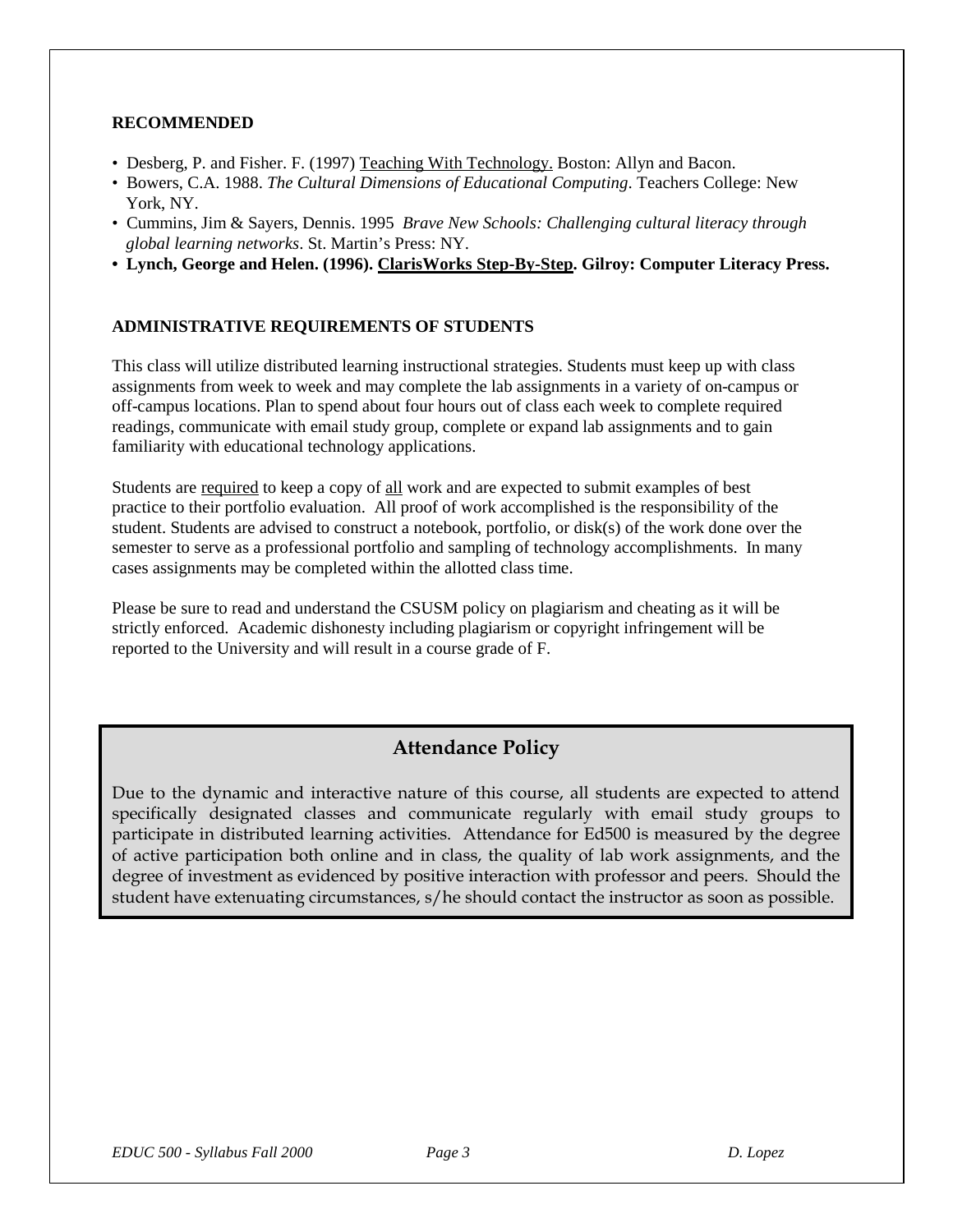# **REQUIREMENTS AND EVALUATION:**

California State University San Marcos has adopted an all-university writing requirement. In each course, students are required to write at least 2500 words in essays, exercises, papers and examinations.

#### • **Quizzes, Labs and Assignments**

Quizzes will cover any material taught during class lessons or assigned as homework. Labs will reflect work done at the computers. Assignments will be made to reinforce concepts covered in class and to provide adequate practice. Dependability and promptness are expected. Late assignments will receive reduced points. If you find you cannot be in class, please make sure another class member delivers your assignment. All assignments should be prepared in a digitized format and **printed out free of spelling and/or grammar mistakes**. Back up your work regularly.

#### • **Portfolio Assessment**

Critical Analysis: This class requires that you engage in self-reflection to assess the degree to which you have comprehended and are able to apply the concepts taught in this class. You are asked to create a portfolio of samples from your class assignments that you believe best reflect your progress and growth. These may include, but not be limited to the following: sample of a word-processed document, database or spreadsheet projects, PowerPoint or HyperStudio Stacks, telecommunication assignments.

Reflection: From these samples, select two that are most meaningful to you. Using a word processor, compose a critical reflection describing why you selected these two to write about. What did you enjoy about them? What challenges did they present? How did you overcome any obstacles? What did you learn from those assignments? And, most importantly…How would you change your work now that you have had time to reflect? (Two to three pages)

Synthesis: From the items in your portfolio, select one that you would like to work on further. Develop that project beyond what the original assignment required. In some way modify, expand and improve your project. The goal of this assignment is to demonstrate your ability to identify, act on, and achieve goals for self-learning with educational applications of technology.

Application: Using the Lesson Plan Template from our Home Page, create a lesson utilizing technology to teach a particular content or skill. Describe the target population (including age), student goals, objectives, instructional plan for implementation, and methods of evaluation. If you have not previously taught in the classroom, take your plan to a classroom teacher and get some feedback before you submit this.

#### **• Class Investment**

Your investment in this class is demonstrated through regular class attendance and participation, through active, constructive and creative contributions - both online and in class, and through participation in cooperative collaborative learning. The past experience, teaching and computer expertise of class members will benefit everyone and provide a valuable resource for the class

60% - quizzes, labs & assignments 20% - portfolio 20% - class investment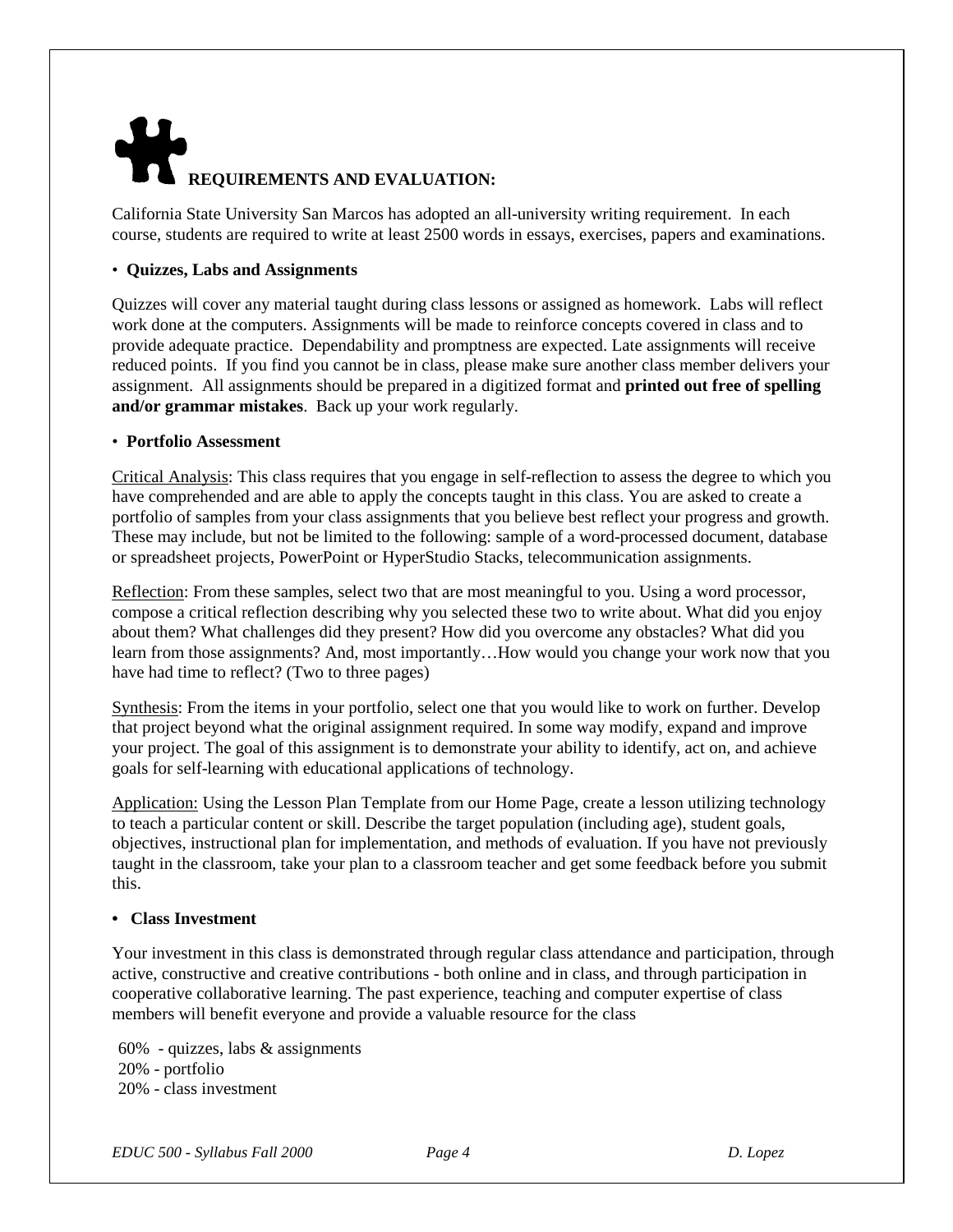# **GRADING PROCEDURES AND ASSIGNMENTS**

| $94 - 100 = A$  | $80 - 83 = B$   | $70 - 73 = C$  |
|-----------------|-----------------|----------------|
| $90 - 93 = A$   | $77 - 79 = C +$ | $60 - 69 = D$  |
| $87 - 89 = B +$ | $74 - 76 = C$   | below $60 = F$ |
| $84 - 86 = B$   |                 |                |

Grading is calculated on the standard of

You must maintain a B average in your teacher education courses.

#### **Definitions**

The following definitions are applied from SEC. 2. Section 44259.3 in the Education Code:

(1) "Educational technology" means the use of computer-based technology in instruction.

(2) "Computer-based technology" means technologies based on the computer, such as telecommunications, interactive video, and compact disks.

(3) "System components" means hardware and includes, but is not limited to, printers, monitors, modems, disk drives, scanners, video capture devices, video projection devices, compact disk-read only memory (CD-ROM), and other peripherals that work together in a system.

(4) "Telecommunications" means the use of computers, modems, and telephone lines to move voice, video information, and data over distances.

(5) "Networking" means terminals or computers, or both, linked for the purpose of moving information and data over distances.

(6) "Course-based project" means an end of course or challenge requirement for the purpose of demonstrating technology competency, especially computer centered subject area expertise.

(7) "Authoring software" means text, graphics, photos, pictures, video, and sound are typically sewn together into a project using authoring software. These software tools are designed to manage multimedia elements and provide user interaction.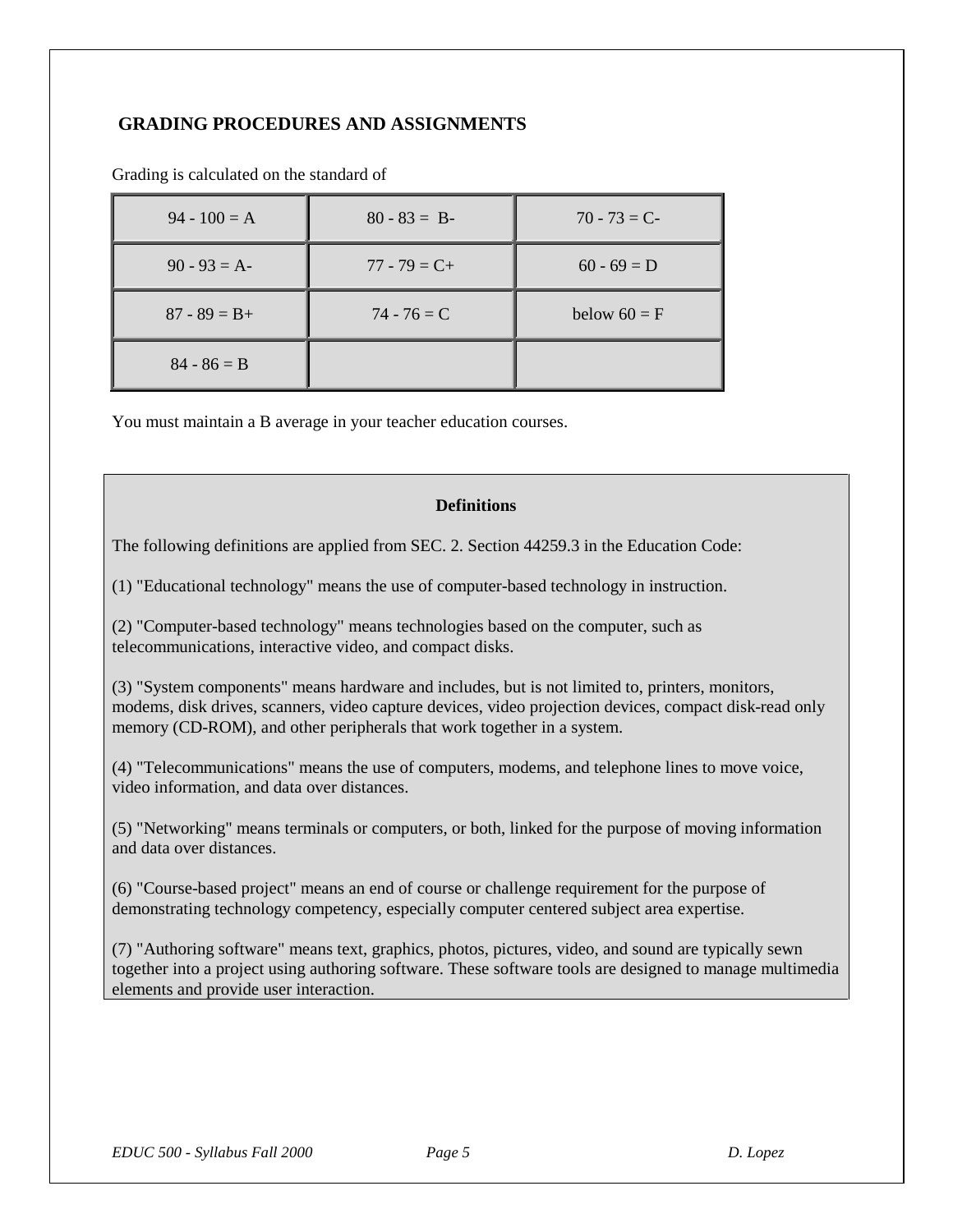| <b>EDUC500 Computer Based Technology in Education</b>                                                                                                                     |                                                                                                                                                             |                                                                                                                                                                                      |                                                             |                                                                                                                                                                                                                                            |  |      |
|---------------------------------------------------------------------------------------------------------------------------------------------------------------------------|-------------------------------------------------------------------------------------------------------------------------------------------------------------|--------------------------------------------------------------------------------------------------------------------------------------------------------------------------------------|-------------------------------------------------------------|--------------------------------------------------------------------------------------------------------------------------------------------------------------------------------------------------------------------------------------------|--|------|
| Dan Lopez - MBDanLopez@aol.com<br>Fall 2000 Calendar: Thursday Class 6:00-8:45 PM<br>Information for this class can be found at<br>http://powayusd.sdcoe.k12.ca.us/dlopez |                                                                                                                                                             |                                                                                                                                                                                      |                                                             |                                                                                                                                                                                                                                            |  |      |
|                                                                                                                                                                           |                                                                                                                                                             |                                                                                                                                                                                      |                                                             |                                                                                                                                                                                                                                            |  | Date |
| 8/24/00                                                                                                                                                                   | Need to get class materials<br>· Email address (username) & password<br>• Texts (bookstore)<br>• Pay for print card (ACD 202 or Library)<br>$\bullet$ Disks | <b>Introductions, Email &amp;</b><br><b>Telecommunications</b><br><b>Syllabus</b><br>$\bullet$<br><b>Computer Basics</b><br>$\bullet$<br><b>Internet/Searching Tips</b><br>$\bullet$ | <b>Student Survey</b>                                       | 1) Write Letter of Introduction – send in<br>email message to instructor.<br>2) READ TEXT<br>Beginners read Chapter 2<br>$\bullet$<br>Advanced read Chapter 1<br>Telecommunications/Internet/WWW<br>All Read: Chapters 11 & 12 pg. 267-326 |  |      |
| 8/31/00                                                                                                                                                                   | Bring class materials.<br>• Check email 2x weekly minimum<br><b>Resource Site:</b><br>http://www.csusm.edu/COE/courses/Ed500                                | <b>Internet Resource Evaluations</b><br><b>Word Processing</b>                                                                                                                       | Letter of Introduction<br><b>Internet Scavenger</b><br>Hunt | <b>READ TEXT</b><br>Claris Help Workbook pg. 39                                                                                                                                                                                            |  |      |
| 9/7/00                                                                                                                                                                    | Textbook<br><b>Customized Reader</b>                                                                                                                        | <b>Clip Art &amp; Claris Tools</b>                                                                                                                                                   | Internet/WP<br>Assignment                                   | <b>READ TEXT</b><br><b>Databases</b><br>Chapter 5 pg. 97-121                                                                                                                                                                               |  |      |
| 9/14/00                                                                                                                                                                   | <b>Textbook</b><br><b>Customized Reader</b>                                                                                                                 | <b>Copyrights/Ethics</b><br>Database & Mail Merge                                                                                                                                    | <b>Integrated Art Lesson</b>                                | <b>READ TEXT</b><br>Spreadsheets Chapter 6 pg. 123-148                                                                                                                                                                                     |  |      |
| 9/21/00                                                                                                                                                                   | <b>Textbook</b><br><b>Customized Reader</b>                                                                                                                 | <b>Spreadsheets &amp; Graphs</b><br><b>Electronic Gradebook</b>                                                                                                                      | Database Assignment                                         | <b>READ TEXT</b><br>Word Processing and Desktop Publishing<br>Chapter 3 & 4: 41-94                                                                                                                                                         |  |      |